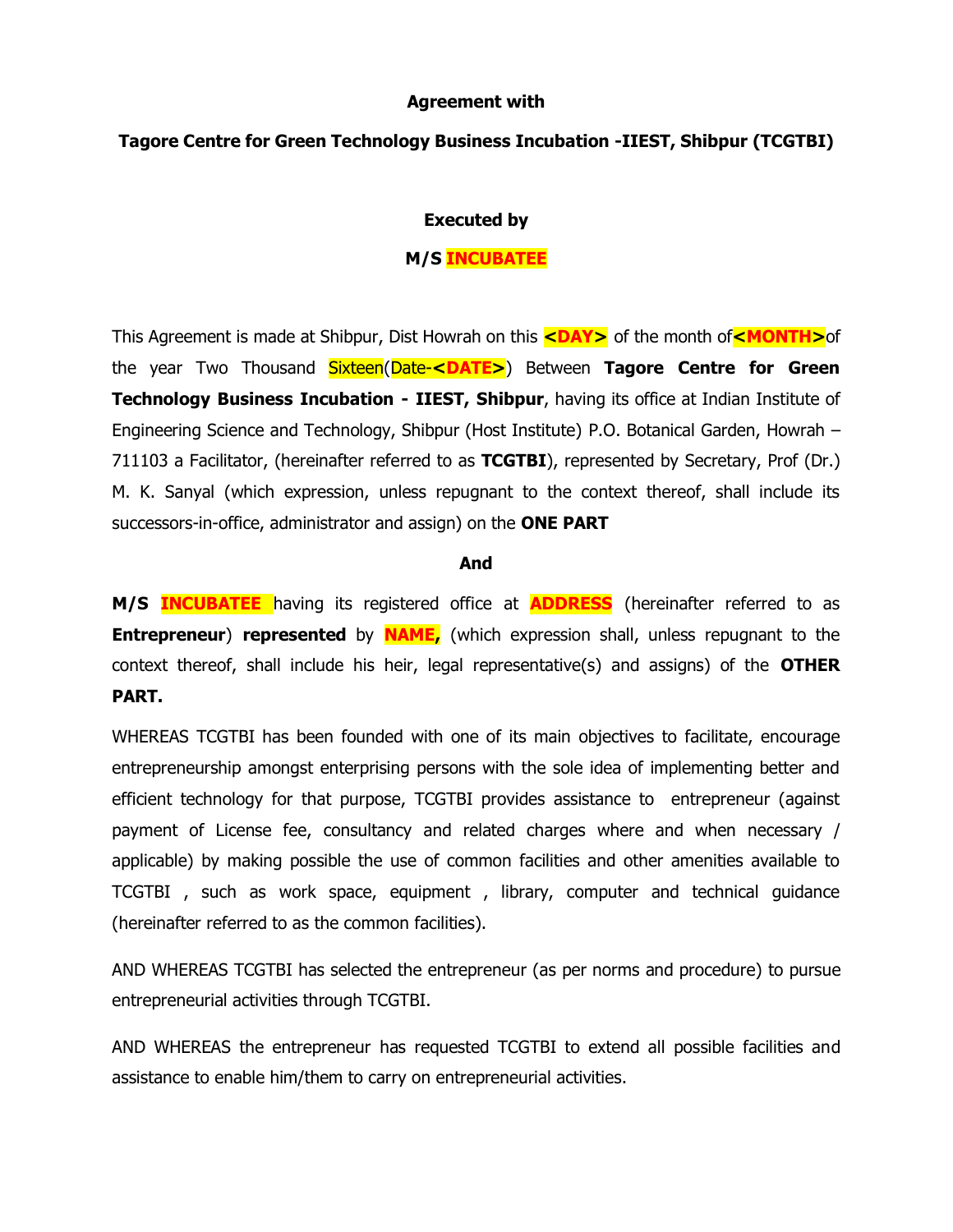AND WHEREAS TCGTBI having considered the said application and request of the entrepreneur has agreed to allow the entrepreneur to use the said common facilities available through TCGTBI.

AND WHEREAS IT IS AGREED BY AND BETWEEN THE TCGTBI AND THE ENTREPRENEUR AS UNDER:

- 1. The Entrepreneur shall pay at the time of execution of this Agreement an amount of Rs.6,000/-(Rupees Six Thousand only) to TCGTBI toward one time Registration Fee for being a member of the Incubation Centre as Entrepreneur, which remains valid for 36 (thirty six) months from the date of execution of this agreement unless otherwise the duration of such validity is modified by the appropriate authority of TCGTBI.
- 2. Entrepreneur would generally be allowed to avail the Incubation Facilities for a maximum period of 36 (thirty six) months, subject to fulfilling all terms and conditions of the Agreement.
- 3. However, on appeal for extension of period of incubation beyond 36 (thirty six) months by the entrepreneur, giving adequate reasons, the Governing Body of TCGTBI might consider extending the period of stay of the entrepreneur with new terms and conditions (which may include revision of charges) stipulated, as it deems necessary and subject to mutual agreement by TCGTBI and Entrepreneur. However, the decision shall be on a case- to- case basis and the Governing body's opinion on the matter is final and binding on the part of the entrepreneur.
- 4. Further if the Governing body decides not to accede to the request of the entrepreneur to continue beyond the stipulated period, it would reject the extension request without mentioning any reason whatsoever for the same.
- 5. In consideration of the TCGTBI allowing the entrepreneur to use any work space, the entrepreneur hereby agrees that during the tenure of the agreement, it will pay TCGTBI a monthly License fee as will be provided in the Deed of License executed between the TCGTBI and the entrepreneur along with this Agreement, for the use of the work space,. Such License Fee would be payable from the  $3<sup>rd</sup>$ . month of signing of the Agreement or from the month (or part thereof) of commencement of work at the Incubation Centre by the Entrepreneur, whichever is earlier.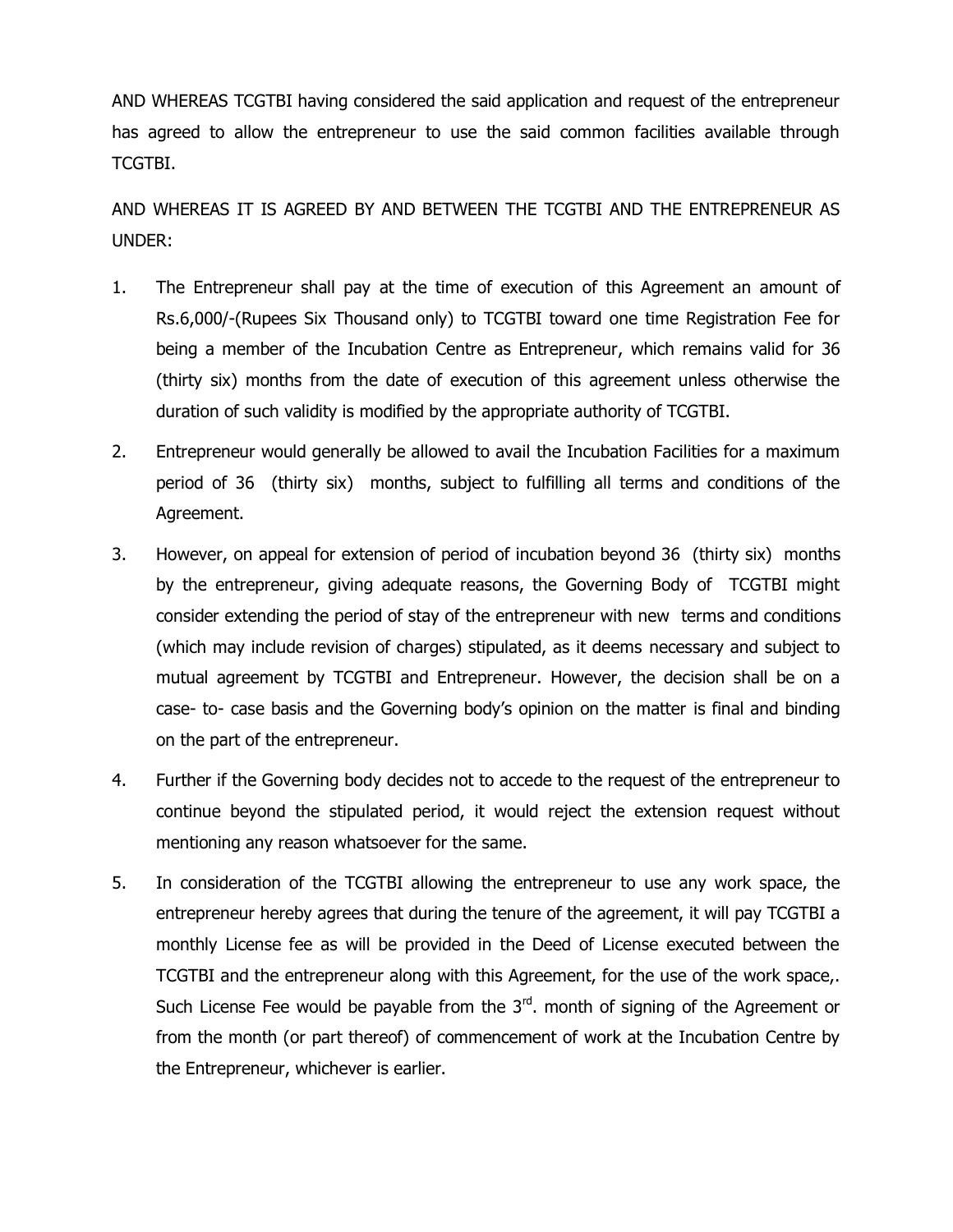- 6. During the tenure of agreement, TCGTBI hereby agrees to allow the entrepreneur to use the common facilities subject to the condition as mentioned here in under :
	- a) The common facilities shall be used by entrepreneur as per norms and directives of TCGTBI authority, to solely pursue the activities mentioned in the application submitted to TCGTBI at the time of their selection to TCGTBI or the activities to be approved subsequently by TCGTBI on the request of Entrepreneur.
	- b) Notwithstanding the general agreement about using the said common facilities of TCGTBI (on a charge basis where necessary) specific permission would be required from the competent authority for each specific job not included / covered in the original application and as have been agreed to by TCGTBI, and such permission may be refused or withdrawn without showing any specific reason and furthermore, TCGTBI will not bear any liability which may arise out of refusal or withdrawal of such permission.
	- c) Notwithstanding any specific permission for using equipment and computer facilities of TCGTBI, the TCGTBI Authorities, without any specific commitment, will facilitate its incubates to obtain necessary permission for accessing / availing facilities of the Host Institute (IIEST-Shibpur), on a chargeable basis wherever applicable, to be borne by the incubates.
	- d) Computer and equipment facilities may be made available to entrepreneur registered with TCGTBI on charge basis at rate to be fixed by TCGTBI from time to time. Guidance of faculty members and assistance of technical staff or usage of laboratory facilities may be made available on terms and condition to be negotiated separately.
	- e) The entrepreneur shall be liable to pay the repair/replacement cost for any willful damage or damage due to negligence of any equipment (belonging to or under the care of TCGTBI-IIEST, Shibpur).
	- f) The entrepreneur shall not effect changes in the form of erecting structure in the premises allotted to them without written approval from TCGTBI.
	- g) Furthermore TCGTBI, or the Host Institute shall neither be responsible nor liable for any accident that the entrepreneur or his assignees/representative might meet within the course of their work within the premises of IIEST, Shibpur or TCGTBI. TCGTBI shall not accept any responsibility to compensate any one as a result of any accident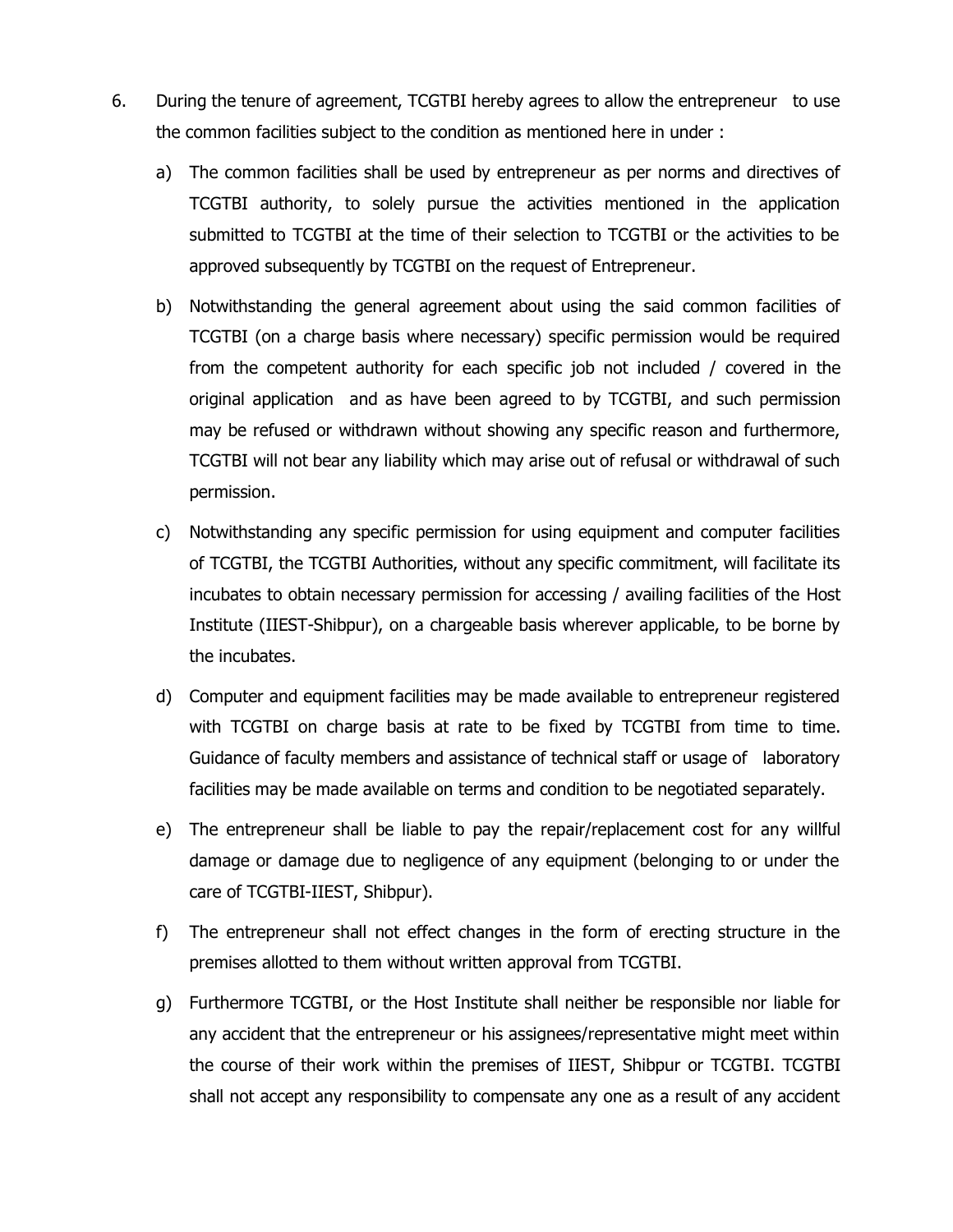or damage (electrical / explosion) taking place at the Entrepreneur's premises or at any place, either resulting from their activities or otherwise. The victim could be Entrepreneur or their employee, other person working in TCGTBI premises or any visitors to TCGTBI. Paying any compensation to those who have suffered arising out of any act of negligence of the Entrepreneur, shall be the sole responsibility of Entrepreneur. Under the above contingency, it is also the responsibility of the entrepreneur to compensate for any loss caused to the property of TCGTBI.

- 7. The tenure of this Agreement is as mentioned under clause 1 and 2, hereinabove. However, either party can terminate the agreement by giving three months prior notice.
- 8. In addition to one-time Registration Fee and monthly License Fee, the following charges would also be payable by the Entrepreneur as might be applicable :
	- a) All charges, as to be determined by TCGTBI, towards any special services or facilities, not considered as part of the free facilities of TCGTBI, as might be availed by the Entrepreneur from TCGTBI or through its intervention.
	- b) From 37<sup>th</sup>. . month of operation at TCGTBI, as may be approved by competent authority, till the entire tenure of the Entrepreneur in TCGTBI, a share of net profit of entrepreneur's company to the tune of 2 (Two) percent would be required to be paid by the Entrepreneur to TCGTBI in addition to the monthly rentals as per prevailing norms of TCGTBI.
	- c) The entrepreneur shall pay service charges to TCGTBI for water and electricity as may be levied by authorities for specific usage by the Entrepreneur. If any of these connections is cut off by such authorities, for any default, of payment on the part of the entrepreneur, the charges of restoring to such services will be borne by the entrepreneur.
	- d) For any breach of the covenants on the part of the entrepreneur including payment of Registration Fee, License Fee and other fees payable if any, falling in arrears, the TCGTBI will be entitled to terminate this agreement by giving one month's notice to the entrepreneur and the entrepreneur must clear all dues with prevailing interest rate as per State Bank of India and compensation, if any, as may be determined by TCGTBI within the specified time.
	- e) In case, the entrepreneur fails to vacate and deliver possession of the said work space to TCGTBI or to licensing authority other than TCGTBI on the termination of the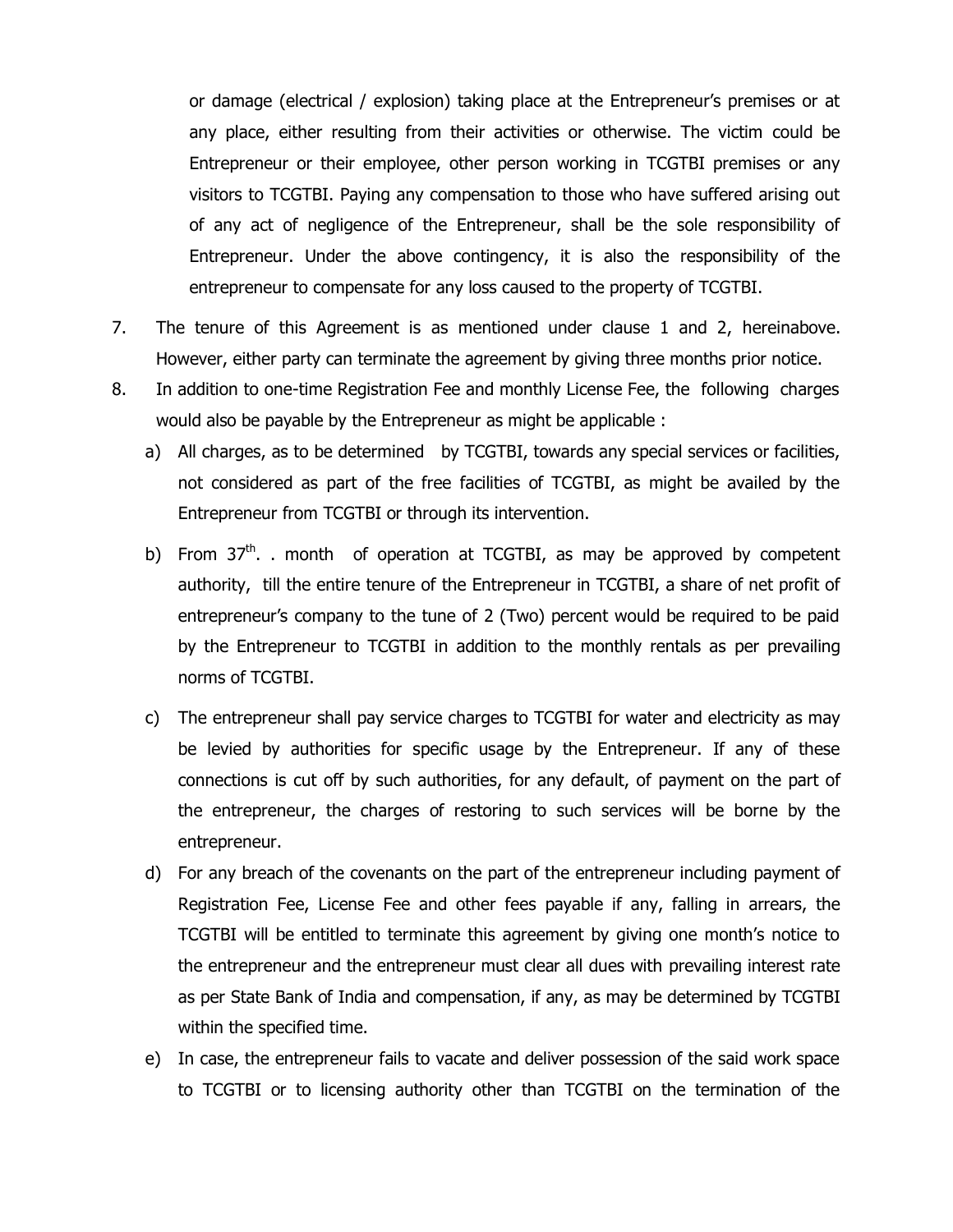agreement, the TCGTBI or the licensing authority shall be entitled to take possession of the said space by removing all articles of the entrepreneur found in the said work space in such manner as it may be deemed fit and the expenses, if any, incurred by the TCGTBI shall be reimbursable in full from the entrepreneur.

- 9. All fees / charges may / will be reviewed / revised at the end of each financial year.
- 10. The above agreement is strictly provisional in nature. The applicant Entrepreneur is supposed to have a Company incorporated as per rules and statutes of Union of India within maximum 03 (Three) months reckoned from the date of execution of this agreement. They also have to produce visible evidence of defined roles of faculty of IIEST in the said organization within maximum 03 (Three) months reckoned from the date of execution of this agreement.
- 11. he entrepreneur shall submit project's financial account statement audited by a registered Chattered Accountant to TCGTBI- IIEST, Shibpur by June  $30<sup>th</sup>$  every year. Pending the final submission of the audit report, the entrepreneur shall submit an un-audited financial statement on or before  $15<sup>th</sup>$  April every year.
- 12. The entrepreneur shall abide by all rules and regulation as provided for TCGTBI by its Governing body, from time to time.
- 13. In case of any dispute or disagreement between the TCGTBI AND THE entrepreneur regarding any interpretation of any cause of this agreement, Matter will be referred to the Director. IIEST, Shibpur (in his capacity as Chairman of the Governing body of TCGTBI) and his decision on the issue shall be final and binding to all parties.

# **EXHIBIT OF THE AGREEMENT:**

- 1. Pre Application Questionnaire as submitted by **INCUBATEE**, as Promoter of the proposed Company as considered in the meeting of Incubate Selection Committee held on **(Get the date from ISC MoM)**.
- 2. Certificate of Incorporation of the Company in the name of (**As mentioned in the 1st Page of this Agreement)** as submitted or to be submitted within maximum three months from the date of execution of this Agreement by **As mentioned in the 1st Page of this Agreement)**, as **(Designation of the person)** of the Company.
- 3. Completely clarified agreement with the Faculty-Member of IIEST, Shibpur clearly defining the role in the company as mentioned above (To be submitted within One Month from signing of this agreement).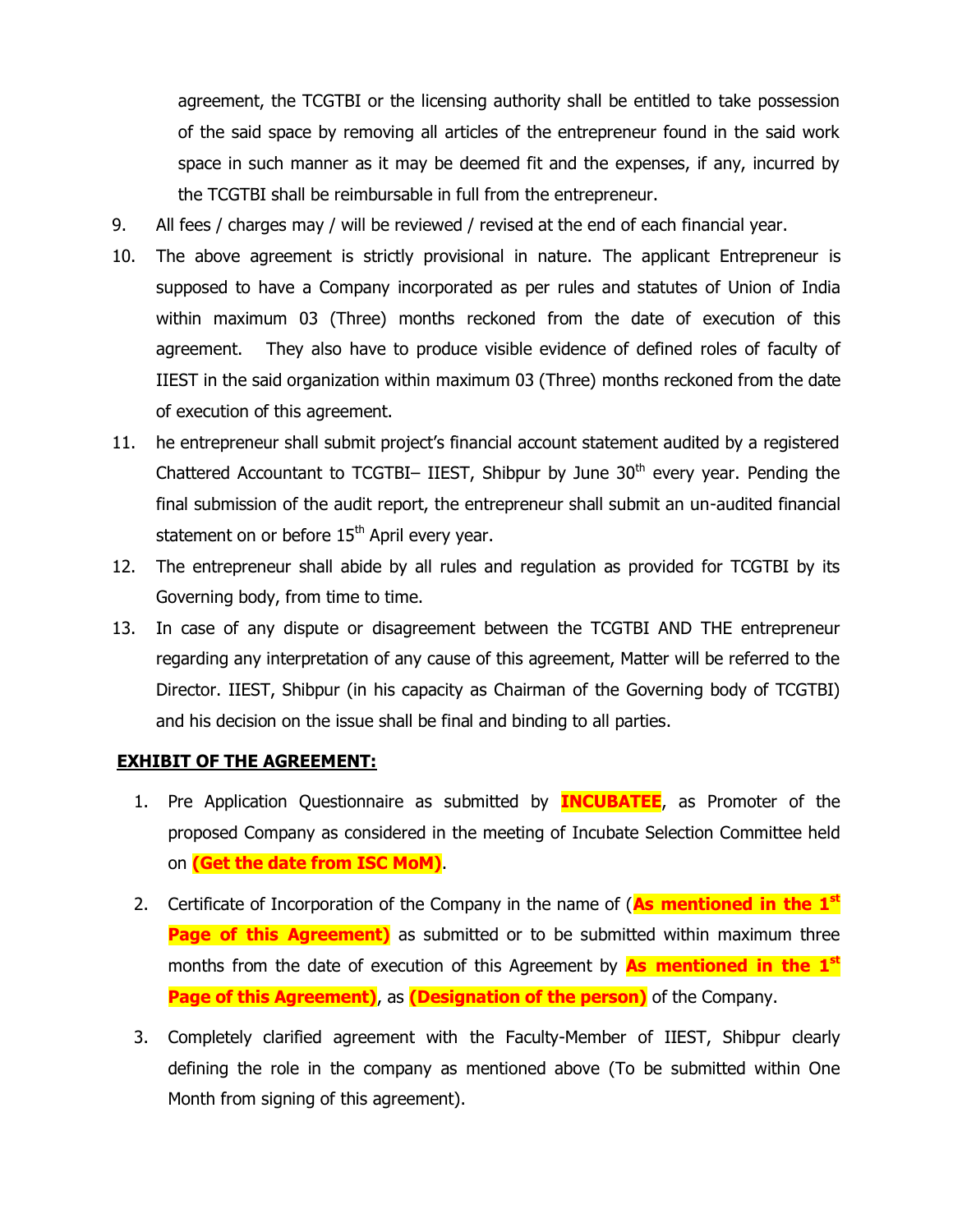### **SIGNED, SEALED AND DELIVERED BY:**

**On the <DAY>day of the <MONTH>** of the year **XXXX** (Date: <DATE>), the effective date of this Agreement coming in to operation is as stated on the first page of this Agreement.

| <b>For TCGTBI</b>                                                          | For M/s Incubatee   |
|----------------------------------------------------------------------------|---------------------|
| <b>Signature</b>                                                           | <b>Signature</b>    |
| Name:                                                                      | Name XXX            |
| Address: TCGTBI, IIEST-Shibpur,<br>P.O. Botanical Garden, Howrah - 711 103 | <b>Address: XXX</b> |
|                                                                            |                     |
| In presence of                                                             | In presence of      |
| <b>Signature</b>                                                           | <b>Signature</b>    |
| Name: XXX                                                                  | Name <b>XXX</b>     |
| <b>Address: XXX</b>                                                        | <b>Address: XXX</b> |

## **DEED OF LICENSE**

This deed of license made on this **<DAY>** of the month of **<MONTH>**, of the year Two Thousand Sixteen (**<DATE>**) between the **TAGORE CENTRE FOR GREEN TECHNOLOGY BUSINESS INCUBATION – IIEST, SHIBPUR**, a Registered Society constituted under the Societies Act, (West Bengal XXVI of 1961) having its registered office at IIEST, Shibpur; PO Botanic Garden; Howrah – 711 103, West Bengal (hereinafter referred to as the **TCGTBI**) on the ONE PART And **M/s INCUBATEE,** Entrepreneur registered with the TCGTBI, (hereinafter referred to as the Licensee ) on the OTHER PART.

WHEREAS THE Licensee has applied to TCGTBI represented by the Secretary for leave and license to carry on entrepreneurial activities as described more fully in the Agreement entered into by the Licensee with TCGTBI during registration as an entrepreneur with TCGTBI in the work space described in the schedule in the Entrepreneurship Development Area located at TCGTBI-IIEST, Shibpur for the purpose of fulfilling the objects described in the agreement.

And WHEREAS TCGTBI agreed to grant such leave and license as aforesaid to the license paying to TCGTBI **@ Rs.2,000/-(Rupees Two Thousand only) per month within**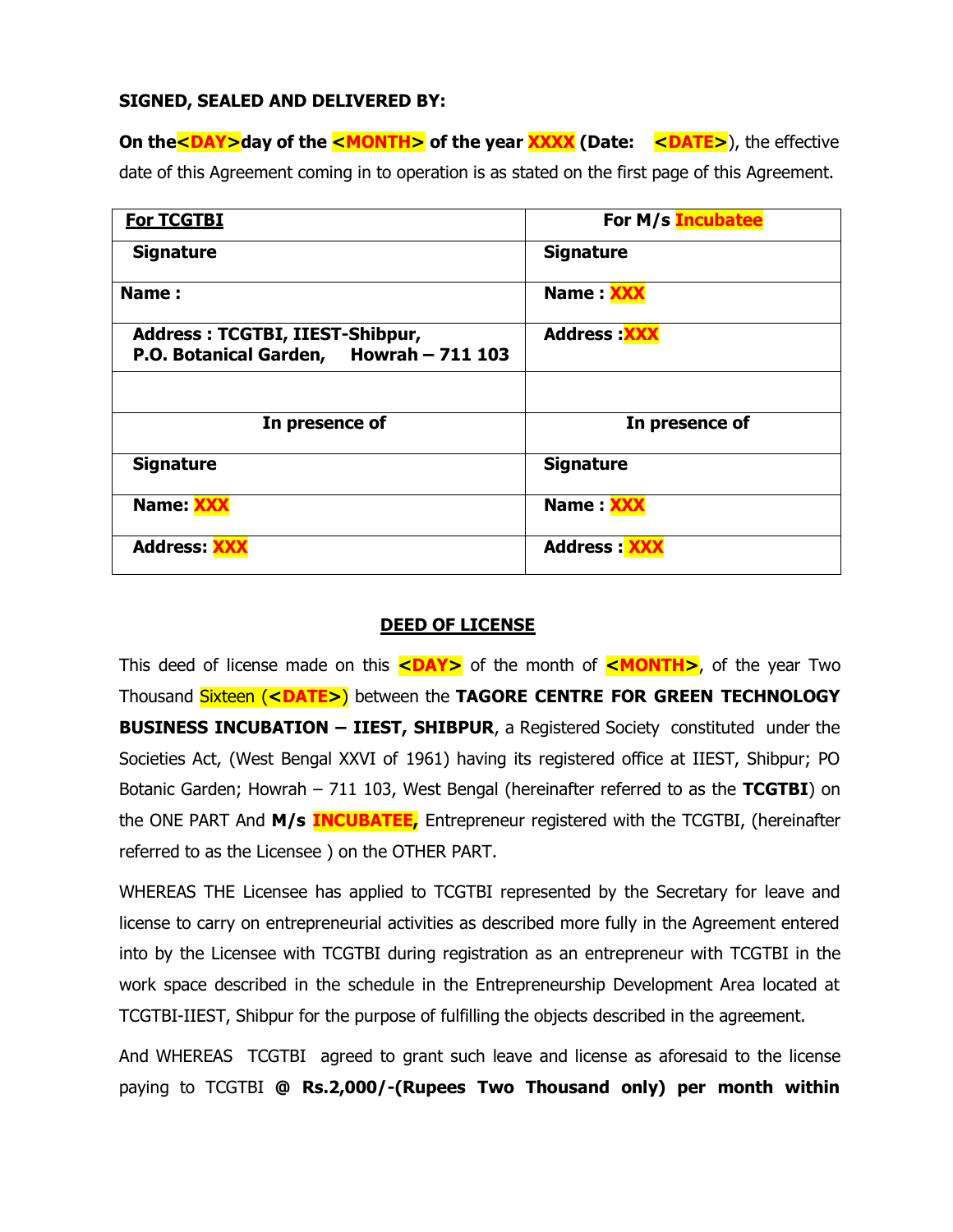1<sup>st</sup>week of each month, for being provided Work-Space, with available services and facilities measuring approximately 50 sq. ft and WHEREAS these charges are exclusive of charges like,

- 1. Electricity Charges which are levied on the basis of actual consumption.
- 2. Entrepreneurial Registration fee, and the consultancy if any and other charges if required to be paid.
- 3. Any agreement existing between entrepreneur and TCGTBI regarding the percentage of gross sales amount to be paid to TCGTBI for operating from its premises, which is detailed in the Agreement that he has entered into with TCGTBI.
- 4. The licensee shall, during the said tenure, keep the said workspace and the fittings and appliances therein, if any, in good, clean and tidy condition to the satisfaction of the Secretary, TCGTBI or his nominee, and will maintain and execute and perform at his own expense that may from time to time be required or be necessary to be done to the said holding and the fittings and appliances therein.
- 5. All fittings / furniture / fixtures inside the allotted work-space which are owned by TCGTBI to be maintained by entrepreneur.

IN WITNESS THEREOF THE PARTIES of these presents have hereunto set and subscribed their respective hands and seals, the day, month and year first above written.

SIGNED, SEALED AND DELIVERED by the said competent authority of the above named parties at Shibpur.

# **SIGNED, SEALED AND DELIVERED BY:**

**On the <DAY>day of the <MONTH> of the year XXX (Date: <DATE>), the effective** date of this Agreement coming in to operation is as stated on the first page of this Agreement.

| <b>For TCGTBI</b>                                                                | For M/s Incubatee   |
|----------------------------------------------------------------------------------|---------------------|
| <b>Signature</b>                                                                 | <b>Signature</b>    |
| <b>Name:</b>                                                                     | Name : XXX          |
| <b>Address: TCGTBI, IIEST-Shibpur</b><br>P.O. Botanical Garden, Howrah - 711 103 | <b>Address: XXX</b> |
|                                                                                  |                     |